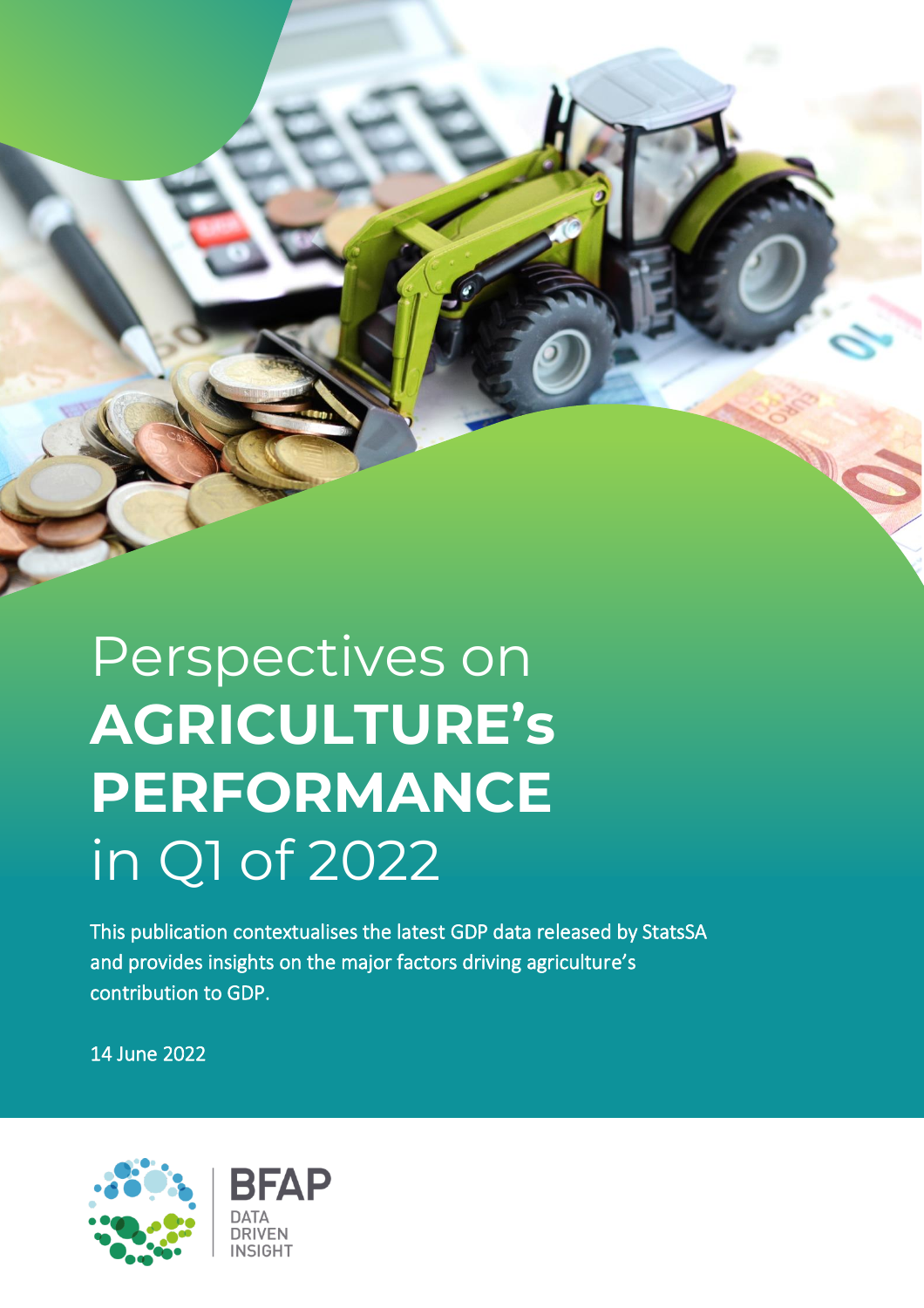SOUTH AFRICA'S SEASONALLY ADJUSTED GDP GREW BY 1.9% IN THE FIRST QUARTER OF 2022. THE AGRICULTURAL SECTOR GREW BY 0.8% QUARTER ON QUARTER, AS SHARP COST INCREASES NEGATE MUCH OF THE REVENUE GAINS. NEVERTHELESS, THE SECTOR CONTINUES TO CONTRIBUTE POSITIVELY.

The largest contributors to national GDP growth were the manufacturing, trade, catering & accommodation, and electricity, gas, and water sectors, contributing 4.9%, 3.1% and 2.0%, respectively.

L

On a seasonally adjusted basis, the agricultural sector grew by 0.8% from quarter 4 in 2021 to quarter 1 of 2022. Compared to the first quarter of 2021, the agricultural sector expanded by 3.6% year on year (see Figure 1). While growth has slowed in the face of rising costs, agriculture remains one of few sectors that contributed consistent positive growth in recent years.



Figure 1: Year on year change in real (2015) agricultural GDP per quarter

*Source: Stats SA, 2022*

Although the GDP growth rates per agricultural sub-sector are not published, the disaggregated Gross Value of Production (GVP), as compiled by the Department of Agriculture, Rural Development and Land Reform (DALRRD), provides some indication of the main drivers behind the agricultural sector's performance in the first quarter of 2022.

All three subsectors contributed positive revenue growth, with the fastest growth rate attributable to field crops at 11%, followed by horticulture (5%) and animal products (2%) (Figure 2). While revenue generated by field crops grew faster, it is a very small contributor in the first quarter, as the winter harvest (mostly wheat) is typically completed, and summer crops are harvested predominantly in the second and third quarters.



Figure 2: Nominal gross value of production per subsector *Source: DALRRD, 2022*

Growth in field crops was supported by price gains across most of the sector, resulting from international market dynamics. Supply constraints and declining stock levels in the international market, which had already pushed prices higher over the past 18 months, were exacerbated by Russia's invasion of Ukraine in February 2022. Both Russia and Ukraine are important exporters of maize, wheat and sunflowers, hence the ongoing war further accelerated the runup in international prices. Revenue also benefitted from increased output volumes, with additional early deliveries of yellow maize compared to 2021 and a bumper wheat harvest the major contributors.

Gross income in animal products grew slower than other subsectors at 2%, but it remains the biggest contributor to absolute growth in GVP at this time of year. Despite rapid meat price increases since mid-2020, livestock slaughter volumes have been decreasing, thus limiting revenue growth. In the first quarter of 2022, compared to Q1 2021, beef prices increased by 12%, sheep meat prices by 4% and poultry prices by 17%. These increases reflect the combination of tight supplies, particularly for beef and sheep, and rising global prices, particularly for beef and poultry. Cattle and sheep